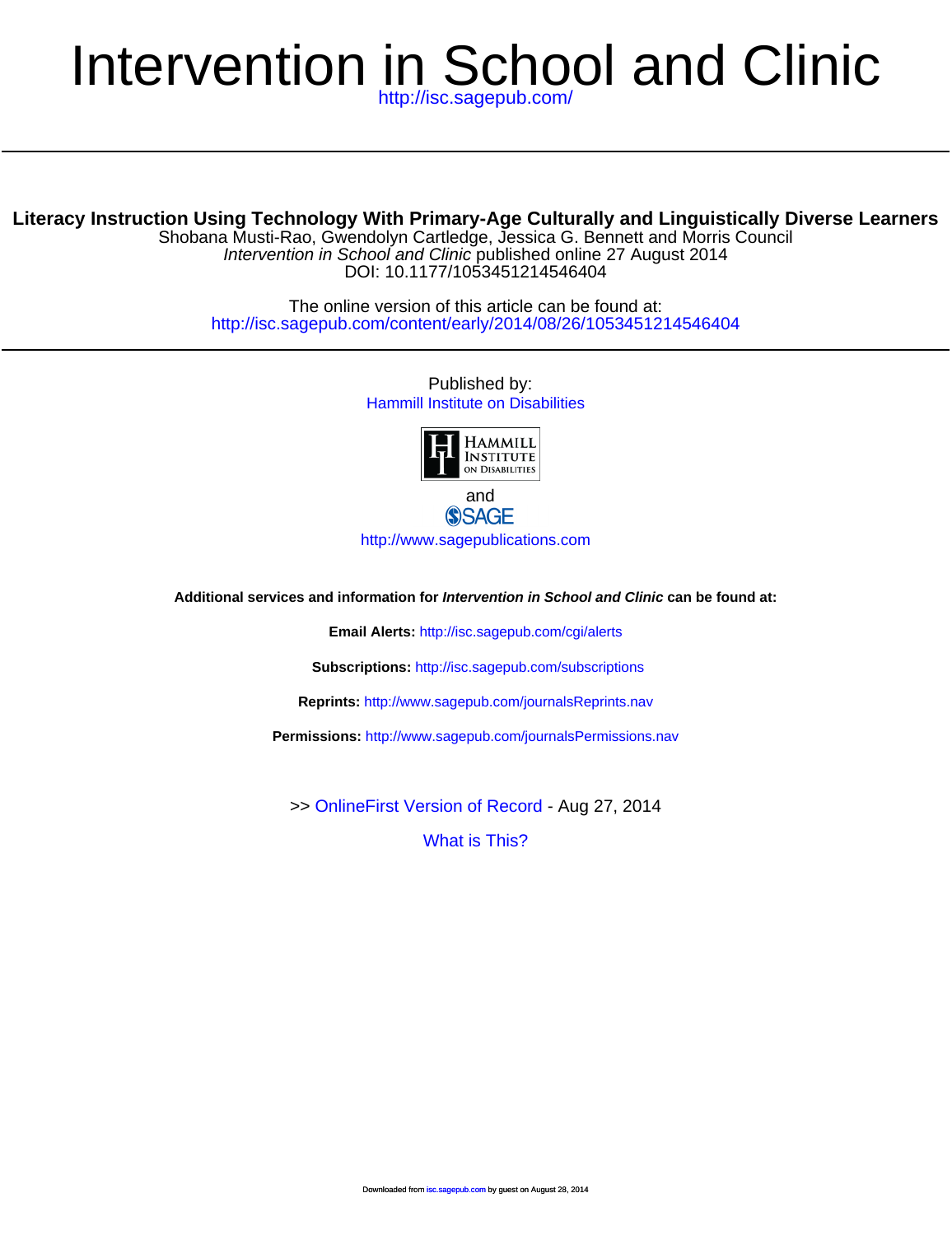Intervention in School and Clinic 1–8 © Hammill Institute on Disabilities 2014 Reprints and permissions: sagepub.com/journalsPermissions.nav DOI: 10.1177/1053451214546404 isc.sagepub.com **SSAGE** 

## **Literacy Instruction Using Technology With Primary-Age Culturally and Linguistically Diverse Learners**

 $\boldsymbol{\mathsf{Shobana\; Musti\text{-}Rao, PhD}^{\text{\text{I}}}, \boldsymbol{\mathsf{Gwendolyn\; Cartledge, PhD}^{\text{2}}},$ **Jessica G. Bennett, MEd<sup>2</sup> , and Morris Council, MEd2**

#### **Abstract**

With continuing advances in the digital world, a variety of technologies are becoming easily accessible in the classroom. Although teachers may be using some of these technologies in their daily lives, they may not know how to incorporate these devices to support classroom learning. This article provides a guide for teachers interested in using technology to deliver supplemental literacy instruction in their classroom, particularly for primary-age students from culturally and linguistically diverse backgrounds. Benefits of using technology along with classroom applications are discussed.

#### **Keywords**

technology in the classroom, literacy instruction, mobile device

Despite national efforts to improve academic outcomes for all students, the recent national report card (National Center for Education Statistics, 2011) shows that 51% of African American, 49% of Hispanic American, and 53% of Native American fourth grade students were reading below basic levels. The groups that are consistently identified at the greatest risk for reading are culturally and linguistically diverse (CLD) learners from different ethnic backgrounds (i.e., African American, Hispanic, Native American) and households of low socioeconomic status, typically concentrated in urban areas. Included in this heterogeneous group are students who enter school speaking languages other than English, commonly referred to as English language learners. The disproportionate and accurate identification of CLD learners in special education programs is a long-standing issue in the field (Artiles & Harry, 2006; Klinger, Artiles, & Barletta, 2006). Klinger et al. (2006), for example, cited data from the U.S. Department of Education indicating that approximately 56% of English language learners in special education are referred for reading-related difficulties. Culturally responsive literacy instruction for this population needs to include explicit, systematic, code-based instruction that takes into consideration the role of instructional and sociocultural context of the learners (Musti-Rao & Cartledge, 2007).

Explicit instruction requires identifying and teaching specific skills that will help students decode print. Phonemic awareness, alphabetic understanding, and automaticity with the code should serve as the framework for any beginning reading instruction (Coyne, Kame'enui, & Simmons, 2001). Intensive instruction involves providing students with multiple learning opportunities to practice the skill, resulting in increased repetition of previously learned skills. Educational researchers, for example, emphasize the importance of giving students many opportunities to respond to academic material, noting that enhanced opportunities to respond are likely to lead to more practice and learning (Haydon, Borders, Embury, & Clarke, 2009). Finally, systematic instruction requires the careful sequencing of instruction such that each skill builds on previously taught skills. Such instruction is beneficial to all learners, but especially CLD learners, who start their school experience behind their

**Corresponding Author:**

<sup>&</sup>lt;sup>1</sup> Pace University, Pleasantville, NY, USA <sup>2</sup>The Ohio State University, Columbus, OH, USA

Shobana Musti-Rao, PhD, Pace University, 861 Bedford Road, Buchsbaum House, Pleasantville, NY 10570, USA Email: [smusti@pace.edu](mailto:smusti@pace.edu)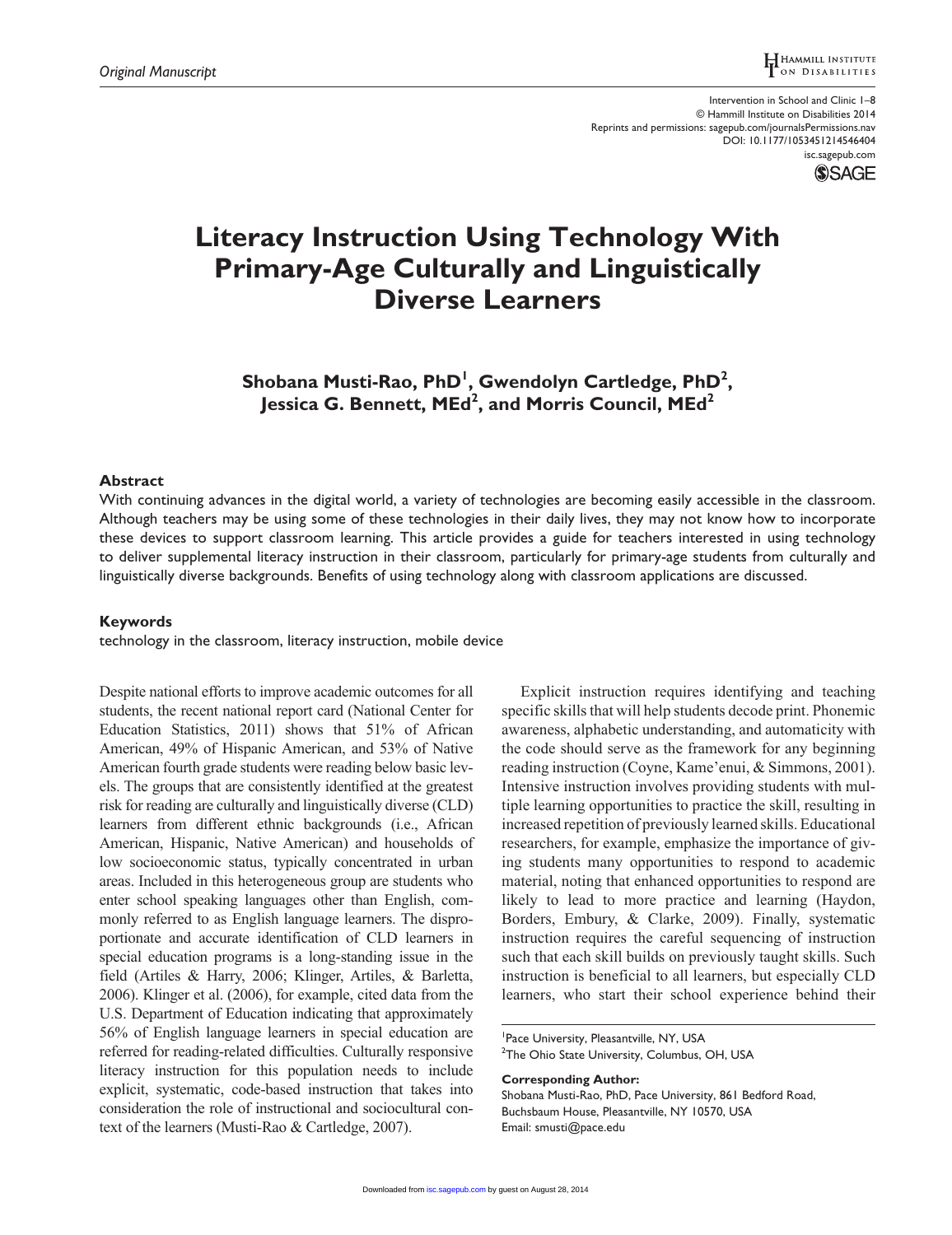more affluent peers and fail to catch up without more intensive, systematic instruction. In most cases, this instruction would require Tier 2 interventions, which, given the resource and skill limitations found in many classrooms, could be facilitated and delivered more easily through technology.

Evidence of efficient and effective delivery of supplemental literacy interventions with computer software is mounting, and continuing advances in the digital world are making technology more accessible in the classroom. More than a few studies have documented the successful use of technology to teach many academic subjects, such as reading and math (e.g., Fuchs et al., 2006; Kim et al., 2006; Mechling, Gast, & Krupa, 2007). Much of this research is with children at both the preschool and primary grade levels, such as reading fluency instruction for first grade urban learners (Gibson, Cartledge, & Keyes, 2011; Gibson, Cartledge, Keyes, & Yawn, 2014), speech recognition in literacy programs for primary-age children (Adams, 2005), and technology-based reading assessments for very young children (Tepperman, Lee, Narayanan, & Alwan, 2011). Furthermore, some investigators contend that computerassisted instruction (CAI) produces superior results compared with teacher-assisted instruction (Hitchcock & Noonan, 2000; Macaruso & Rodman, 2011).

Despite findings of greater gains, it should be noted that computers and technology do not teach but rather are vehicles through which instruction is delivered. Indeed, even in studies in which CAI's effects exceeded those of teacherassisted instruction, teachers were instrumental in presenting the materials and making certain that they were pedagogically sound. Nevertheless, as discussed in the next section, instruction delivered through technology has certain attributes that provide an added learning advantage, particularly beneficial for at-risk children and those with disabilities. Although attention to the use of technology in the classroom has increased, there is still a gap between teachers' knowledge of the use of these new technologies and their actual application in classroom practice. Laffey (2004) studied preservice teachers' technology use and concluded that they needed to learn (a) how to plan for technology, (b) how to apply it in the classroom, and (c) how to work with other professionals to use it most effectively. Other studies have shown that teachers have favorable attitudes toward the use of technology in the classroom, but these teachers feel that their training and technological resources are inadequate (Joshi, Pan, Murakami, & Narayanan, 2010).

This article outlines the benefits of using technology in the classroom for CLD learners. Technology in this context includes desktop and laptop computers that run software programs and mobile, handheld devices (e.g., iPads, Android tablets) that run software applications available commercially for free download or purchase. The article also provides teachers with steps to consider when using technology as a supplemental instructional tool in the classroom for reading instruction. In particular, the importance of developing a protocol of steps for technology use and measurement of fidelity of implementation are emphasized.

#### **Benefits of Using Technology**

Technology offers several benefits for educators interested in leveraging the classroom technology available to them. Some of the benefits of using technology include (a) active student response (ASR), (b) the ability to individualize and differentiate instruction, (c) consistent delivery of instruction, (d) increased motivation, and (e) resources for classroom management.

#### *ASR*

Computer-assisted instruction is the ultimate response form for fostering ASR, whereby students make observable responses to presented stimuli. In CAI, students must not only respond to advance the materials but must respond correctly. The value of a computer in producing high response rates can be seen in a study in which kindergarten children experiencing literacy delays received intensive computer intervention and performed better on phonics skills than students with similar delays in the control condition (Van der Kooy-Hofland, Bus, & Roskos, 2012). Experimental students were required to engage in high rates of accurate responding within short time periods. According to the authors, the CAI was more intense than instruction offered by the classroom teacher.

#### *Individualizing and Differentiating Instruction*

Another advantage of using CAI is the ability to individualize instruction for each student. Hilton-Prillhart, Hopkins, Skinner, and McCane-Bowling (2011) used a computer-based sight word reading intervention with three students in which each sight word was displayed on a PowerPoint presentation slide on the computer. The students were prompted to try to read the word before they heard a recording of the word, listen to the word, and repeat the word before a new word was displayed. All three students met or exceeded the goal of 85% accuracy on word reading. In another study, Mechling et al. (2007) used SMART Board technology to teach target grocery sight words to a group of students with moderate disabilities and found it to be an effective medium to differentiate instruction and teach in a small-group setting.

#### *Consistent Delivery of Instruction*

Another potential benefit of technology-based teaching is that the instruction can be delivered in a consistent, pedagogically prescribed manner, fairly free of instructional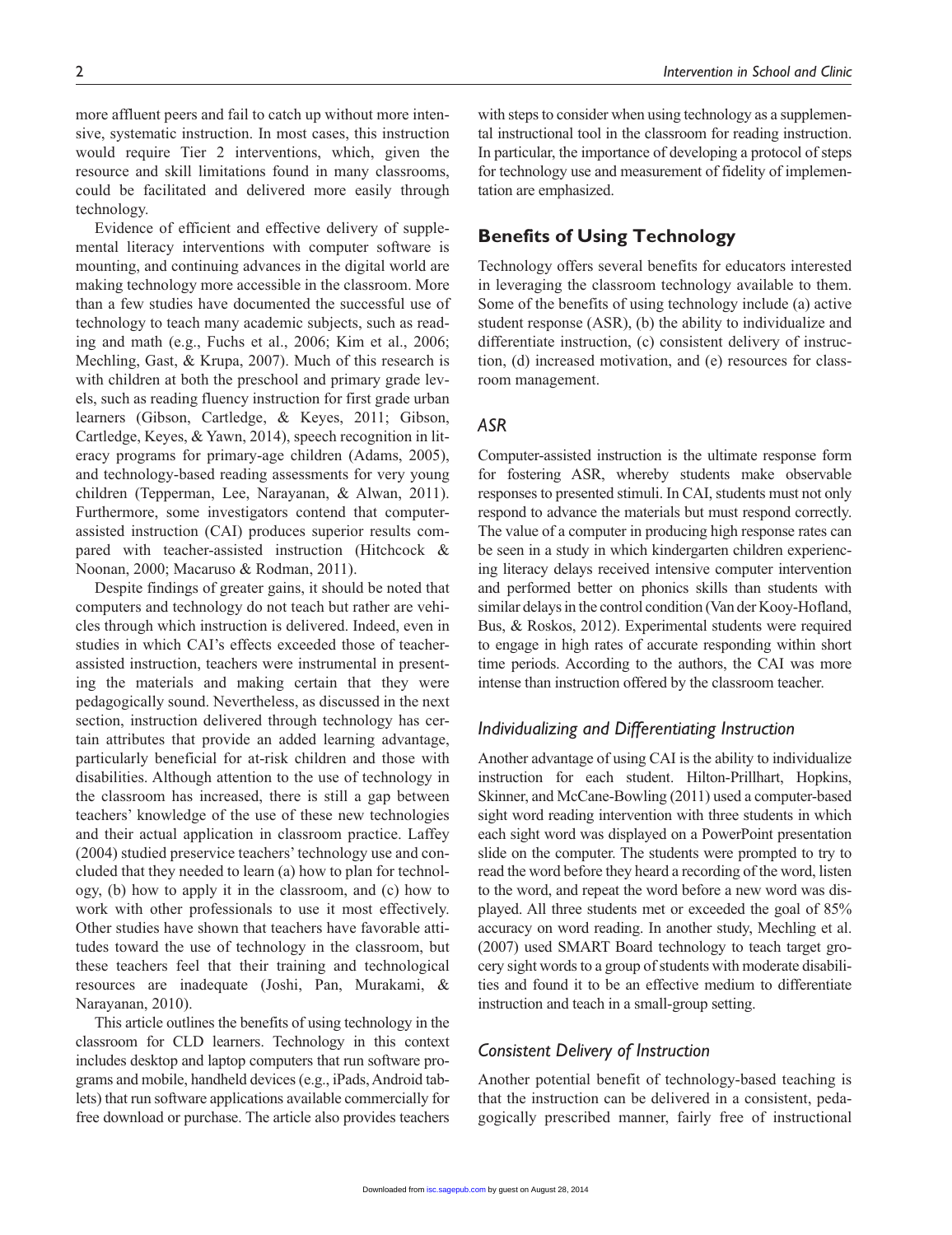error (Black, Tepperman, & Narayanan, 2011). This is particularly important in settings in which teaching experience, qualification, and preparation are often at issue (Kozleski, Sobel, & Taylor, 2003; Skiba, Simmons, Ritter, Kohler, & Wu, 2003). A well-designed program will have built-in treatment integrity and delivery will be controlled and systematic, taking the guesswork out of instruction. In the absence of built-in treatment integrity, the teacher can easily develop a list of essential steps that need to be fulfilled in order to deem the intervention complete.

#### *Increased Motivation*

Computer academic programs have been found to be especially beneficial for children from low-income and minority backgrounds (Laffey, Espinosa, Moore, & Lodree, 2003), partly because of the motivating properties of technology for young children. Some commonly cited benefits to using technology as a tool in delivering instruction include increased motivation, attention, and time on task (Hitchcock & Noonan, 2000; Mechling, Gast, & Thompson, 2008). Information presented through an interactive medium with the use of sounds, video, and animation can be an effective means for engaging disengaged or reluctant learners. Couse and Chen (2010) cited evidence that the motivation of preschool and primary-age children increased when academic tasks were paired with computers. A particular advantage for CLD learners is that as noted, these children tend to enter formal schooling behind their nonminority or affluent peers, and early intervention can be greatly maximized with long-termed benefits (Tough, 2008).

#### *Resources for Classroom Management*

Classroom technology can alleviate some of the teacher resource problems encountered in our schools (Parette, Hourcade, & Heiple, 2000; Van der Kooy-Hofland, et al., 2012). Laffey et al. (2003) reported that computer programs elevated the social as well as academic behaviors of young, low-income, urban children. Teachers in settings in which sizable portions of their classes evidence academic delay typically do not have the time or personnel to address all the learning needs presented in their classrooms. In some urban classrooms, for example, more than 50% of the students are struggling readers, greatly taxing the abilities and resourcefulness of the typical classroom teacher. With CAI, however, once students learn how to operate the software, they will be able to engage in learning sessions without teacher prompting, thus providing for more attentive behaviors and learning independence. Another related advantage is data collection and evaluation. The system can continuously monitor and record students' progress on a consistent basis, allowing ongoing performance assessment and data-based decision making.

#### **Using Technology in Reading Instruction**

Culturally responsive instruction is good teaching (Musti-Rao & Cartledge, 2007), and the strategies that are shown to be effective with reading instruction for CLD learners hold true regardless of whether technology is included. As noted in the previous discussion, technology can provide that added advantage teachers of CLD learners with and without disabilities sorely need. The technology should be used as a supplemental tool in addition to evidence-based reading interventions. To provide supplemental literacy instruction using technology, teachers need to (a) identify the target skill, (b) identify an evidence-based strategy, (c) identify a suitable type of technology, (d) develop a protocol for use, (e) train students in the use of technology, (f) measure treatment integrity, (g) monitor progress, and (h) be flexible. Each of these steps is described in the following section using a case example of how a first grade teacher, Ms. B, carried out these steps in her classroom of 27 CLD learners (see Note).

#### *Identify the Target Skill*

Skill identification will require skill-specific assessments to gauge students' skill levels in reading, specifically in precursor skills such as phonemic awareness, alphabetic principle, and fluency in decoding. Conducting benchmark assessments at the beginning, middle, and end of the year will allow teachers to screen students who need more systematic instruction. Data from these assessments will help teachers identify whether to focus on the target skill (e.g., fluency with text) or select a precursor or subskill to the target skill (e.g., phonemic awareness, consonant blends, sight word fluency). Moreover, there is support for the use of curriculum-based assessments with CLD learners (Huang, Clarke, Milczarski, & Raby, 2011).

*Example*: Data from Ms. B's winter benchmark assessments showed seven students performing at the "some risk" and "at risk" levels and needing additional instruction. All seven students were CLD learners struggling in reading, two of these students were classified with disabilities (i.e., speech and language impairment), and one student was referred for special education evaluation. These students were targeted to receive additional reading help under the district's response-to-intervention services. Because of low scores in oral reading fluency (ORF) and sight word reading, Ms. B decided to target sight words for three students and ORF in connected text for the remaining four students.

#### *Identify an Evidence-Based Instructional Strategy*

Introduce the skill or concept using an explicit, direct instruction model whereby the skill is first modeled,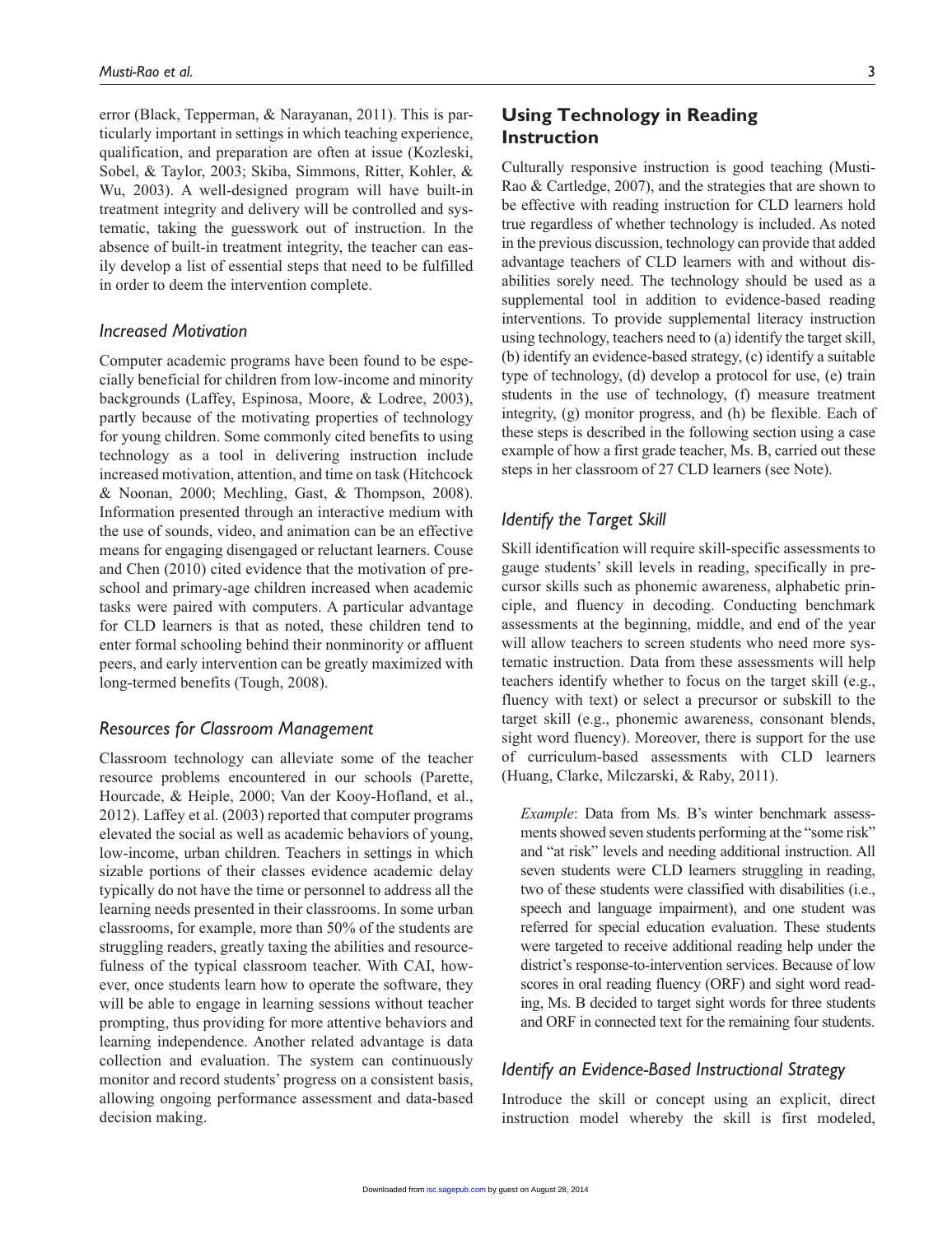followed by providing students with guided practice and independent practice. This will provide students with multiple opportunities to practice the skill, leading to meaningful understanding of how to use the skill in context. Regardless of the presence of technology, interventions need to be based on procedures documented to be effective for the targeted skill and population.

*Example*: The teacher selected 5 words for each student from the high-frequency sight word list (Fry & Kress, 2006) and first taught these words both in context and in isolation by encouraging the students to make sentences using the target words. She then used the incremental rehearsal procedure in which unknown words were introduced in small sets until students reached mastery (Nist & Joseph, 2008). In developing ORF, repeated readings have consistently been shown to be effective with young children (National Reading Panel, 2000), including young urban children (e.g., Gibson et al., 2014). The four students engaged in repeated reading sessions, repeatedly practicing a passage until they reached the desired level of ORF, such as 40 correct words per minute.

#### *Identify a Suitable Type of Technology*

The decision on what type of technology to use will depend on classroom resources, the availability of technology, and good-fit match to skill targeted for instruction. Most important, the selected device and software should be aligned with the evidence-based instructional model discussed previously. Some guiding questions to help teachers with decision making include the following: How many students are targeted for this instruction program? How many computers or devices are available for use? If technology is limited in number, will a small-group format be a viable option? Can the program be set up such that students rotate through various centers or stations and have individual access to the technology?

It is important that the type of technology selected and the content provided match the appropriate developmental level of the student (Northrop & Killeen, 2013). For instance, it would be inappropriate to use a software program developed for preschool children with students in the fourth grade who need practice with reading fluency and comprehension. Northrop and Killeen (2013) contended that easy navigation through the software program does not necessarily equate to easy understanding of the content. Content selected should be within the student's instructional level to allow for skill reinforcement and development.

*Example*: Ms. B had access to four iPads in her classroom. After browsing the App Store, Ms. B identified the Sight Words: Kids Learn app for the iPad, developed by Teacher Created Materials Publishing. This app was selected because of its simple user interface with easy-to-follow activities, providing students with a multimodal approach to learning. With access to two laptop computers, Ms. B looked for software that ideally (a) used an evidencebased repeated readings model, (b) conducted timed readings without her assistance, (c) recorded the student's voice, (d) recognized student errors, (e) provided corrective feedback, (f) progressed the students through increasingly difficult stories, (g) recorded student progress, and (h) provided stories that were age and culturally appropriate. No system had everything, but Ms. B. found one with many of these attributes. Read Naturally [\(http://readnatu](http://readnaturally.com) [rally.com\)](http://readnaturally.com), for example, is one commercial software program with many of these features.

#### *Develop a Protocol for Student Use*

One of the benefits to adopting CAI is that it promotes independent student learning. When designed properly, CAI can take the form of self-mediated instruction, whereby a student follows a series of steps during the practice and review session. Teachers can consider arranging their classrooms in the form of different stations, with each station focusing on a specific skill or activity, and assigning one station as the "tech station," where students engage in a self-mediated, self-regulated practice session. To ensure smooth completion, teachers should develop a protocol of steps that clearly specify expectations and procedures. The protocol can include rules for the use of devices, followed by step-bystep instructions on skill practice and program completion.

*Example*: Although the rules were specific to the software used in Ms. B's classroom, examples of rules for the iPad session included the following: (a) be gentle with the iPad, (b) only go to the Sight Words app, and (c) use the headset at all times. Similarly, rules for the ORF session included the following: (a) use the headset at all times, (b) read with a loud and clear voice, and (c) follow Betty Buckeye's instructions. As shown in Figure 1, the steps for using the ORF software functioned as an advanced organizer that the students filled out as they proceeded through the different steps in the program. The ORF tutor program allowed students to listen to the text, read along with the tutor, and then read independently to the tutor on three different trials. The completed forms also served as a way to monitor students' progress and hold them accountable for proper implementation.

#### *Train Students in the Use of Technology*

It is better to err on the side of caution rather than to assume that students will know how to use the technology. Set aside one or two class sessions to train students in the use of the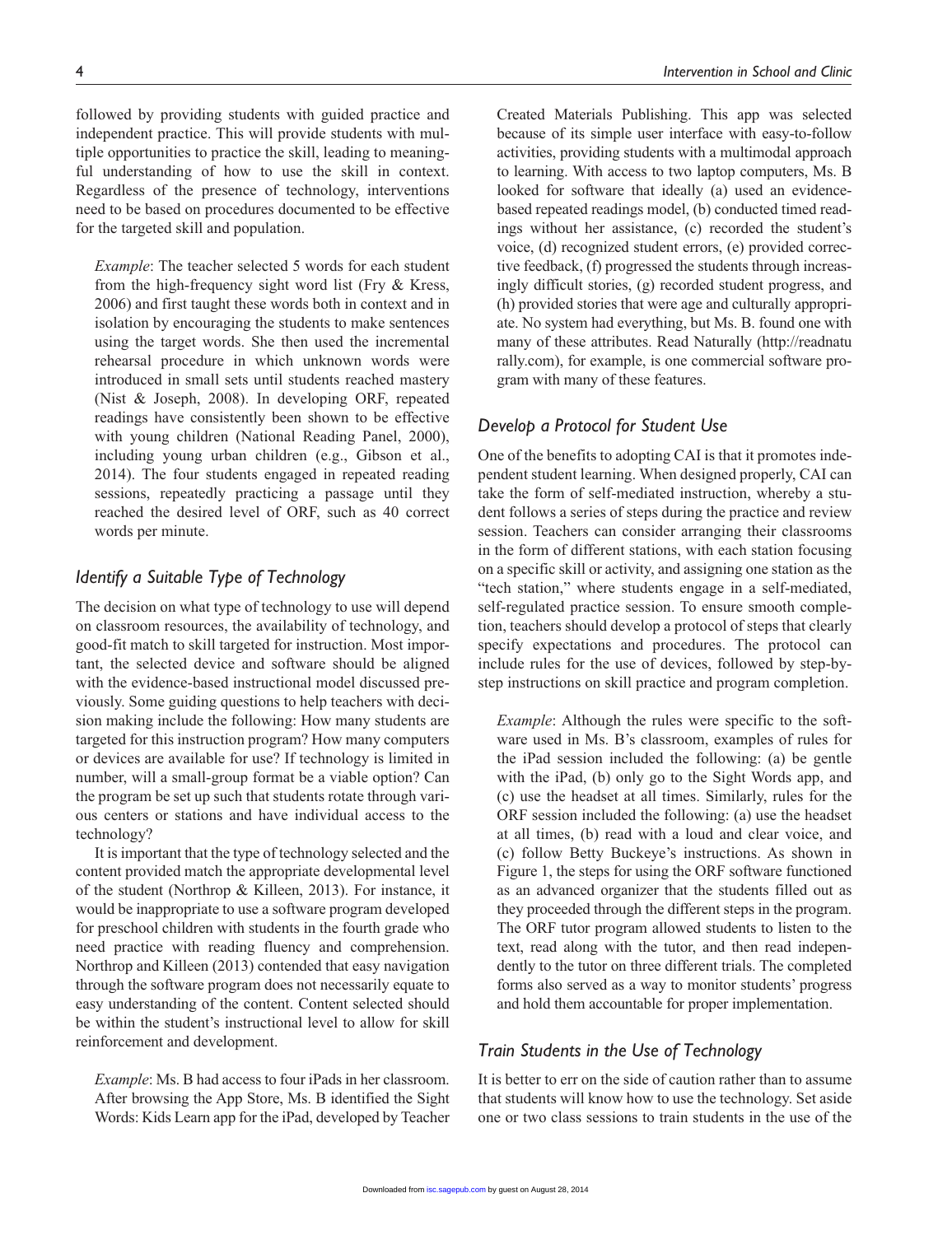| Name:                   | Name of Story:        |  |  |
|-------------------------|-----------------------|--|--|
| Date:                   | Computer Number:      |  |  |
| I. Read to Me           |                       |  |  |
| 2. Read Along           |                       |  |  |
| 3. Listen to Me Score:  | Listen to Me Score:   |  |  |
| Listen to Me Score:     | <b>CWPM</b><br>Errors |  |  |
| Listen to Me Score:     | <b>CWPM</b><br>Errors |  |  |
| 4. Timed Reading Score: | <b>CWPM</b><br>Errors |  |  |
| 5. Maze Score:          | <b>CWPM</b><br>Errors |  |  |

**Figure 1.** ORF tutor program: steps for students to follow along and complete during each session.

device. Start the training session by providing a rationale for using the technology. Discuss the importance of technology in daily life and emphasize that technology will be used as a way to practice and review skills learned during literacy instruction. Explain and model how to turn on the device, navigate through the software or app, and turn off the device. General routines on where to access materials needed should also be reviewed at this time.

*Example*: Ms. B spent the first 2 days training the students to use the iPad and navigate through the app. Only one of three students had owned a personal iPad. None of the students were familiar with the selected app. The teacher provided hands-on assistance until students were able to use the device and app independently. A similar procedure was used in training students to use the laptops and software for ORF.

#### *Measure Treatment Integrity*

Critical to the success of any intervention program is the measurement of *treatment integrity* (Conroy, Stichter, Daunic, & Haydon, 2008; Gresham, 2004). Also known as *intervention adherence*, treatment integrity is the extent to which an intervention is implemented as designed. Positive outcomes cannot be attributed to the intervention without evidence of strong treatment integrity. By the same token, important decisions about whether to continue, increase, or decrease the intervention cannot be made in the absence of integrity data (Hawkins, Morrison, Musti-Rao, & Hawkins, 2008). Teachers will have to determine essential steps that need to be completed and collect data on students' adherence to these steps.

*Example*: Once the students were using the technology independently or semi-independently (on a laptop), the teacher collected data periodically on students' adherence to program protocol. As shown in Figures 2 and 3, the treatment integrity checklists include the essential



**Figure 2.** Treatment integrity checklist for the iPad Sight Words app session.

steps students were required to follow in the respective programs. Treatment integrity was calculated by counting the number of steps students completed correctly divided by the total number of steps in the protocol multiplied by 100. If integrity fell below 90%, the teacher retrained the student in completing the steps.

#### *Monitor Progress*

Collect data periodically. Teachers can use the existing technology to collect these data or can use teacherdeveloped or commercially available curriculum-based measures. Some software programs allow teachers to create individual student profiles and capture the data at the end of the session.

*Example*: The Sight Words app did not have a provision to capture students' responses. Therefore, Ms. B conducted bimonthly probes on sight word fluency and ORF measures to track student progress. The ORF software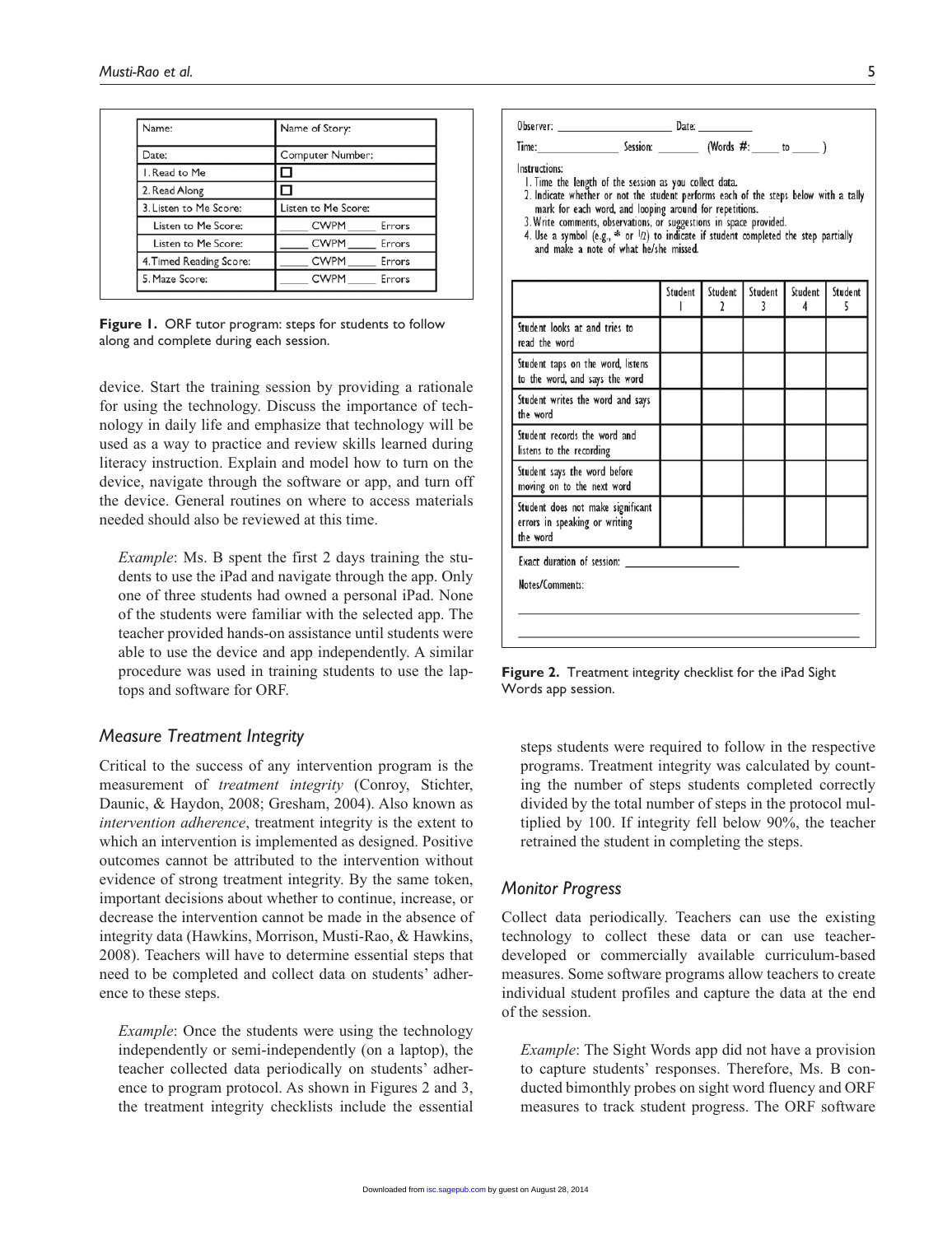| Student:<br>Date:                                                                                                                                                                                                                                |     |    |          |
|--------------------------------------------------------------------------------------------------------------------------------------------------------------------------------------------------------------------------------------------------|-----|----|----------|
| Did the student:                                                                                                                                                                                                                                 | Yes | No | Comments |
| Adjust the computer screen for best view                                                                                                                                                                                                         |     |    |          |
| Put on headphones and adjust<br>microphone so that it is in front of mouth                                                                                                                                                                       |     |    |          |
| Follow menu to test that microphone is<br>working                                                                                                                                                                                                |     |    |          |
| Find and click on student's name                                                                                                                                                                                                                 |     |    |          |
| Use graph to identify goal and click on<br>appropriate goal under his/her name                                                                                                                                                                   |     |    |          |
| Click listen and listen to the program<br>directions (e.g., "Hi, I'm Betty<br>Buckeye "); click yes or listen<br>again after prompt given.                                                                                                       |     |    |          |
| Find assigned story in his/her folder and<br>find and click on appropriate training<br>story ("When I Grow Up")                                                                                                                                  |     |    |          |
| Click read to me after prompt is given;<br>listen to the story I full time; use eye<br>gaze to follow the blue highlighting<br>feature                                                                                                           |     |    |          |
| Click read along after prompt is given;<br>read along I full time with a loud, clear<br>voice                                                                                                                                                    |     |    |          |
| Click listen to me; immediately start<br>reading after he/she hears GO!; read<br>independently for I minute; click on<br>unknown words; accurately click on the<br>last word he/she read; follow computer<br>prompt based on his/her performance |     |    |          |
| Click timed reading when prompted;<br>complete timed reading; accurately click<br>on the last word he/she read; chart<br>progress on graph                                                                                                       |     |    |          |
| Click maze when prompted; accurately<br>click on answer choices; chart<br>progress on graph                                                                                                                                                      |     |    |          |
| Exit the tutor                                                                                                                                                                                                                                   |     |    |          |

**Figure 3.** Treatment integrity checklist for ORF tutor session.

did permit the students to record their word counts, but Ms. B. or her assistant had to conduct weekly independent probes to verify these recordings.

#### *Be Flexible*

One of the positive traits of a good teacher is the ability to be flexible with lesson plans and improvise in response to unexpected changes in circumstances. Although there are benefits to using technology in the classroom, on any given day the selected apps or software can present significant limitations or application barriers. For example, it is not uncommon for laptop computers and iPads to "freeze" on a particular screen, locking a student from navigating any further. It is important that teachers be familiar with the basic mechanics of the device and software, and specifically, how to troubleshoot or restart the device. If the school does not have technology personnel available, teachers need to contact the software or app developers for assistance.

*Example*: One day the screen on one of the iPads froze, necessitating a software update and an Internet connection. Ms. B instead gave the student a set of flashcards with the words to be practiced with a peer as a backup activity. Similarly, a technology breakdown for ORF practice might simply lead Ms. B to direct the students to practice with hard copies until the computer is restored.

#### **Conclusion**

When applied skillfully and used consistently, technology can be a valuable tool in providing supplemental instruction for students with disabilities from culturally diverse and low–socioeconomic status backgrounds. For many CLD learners, schools may be the only venue for accessing technological devices that may otherwise be unavailable to them. It is also important to keep in mind that technology is a means for delivering instruction; it does not replace the teacher. Therefore, teachers must carefully choose the most appropriate instructional software and make sure that it is used in ways that build and strengthen skills. Teachers can vary the intensity of instruction by closely monitoring students' responses to instruction and adjusting the frequency and/or duration of instruction accordingly. When students attain mastery of the target skill, teachers can gradually introduce new skills that build on previously learned skills, thereby providing systematic instruction. Data on treatment integrity should be collected from time to time, and students must be trained in the essential steps with booster sessions as needed. Young children tend to be highly motivated by technology, and teachers should not pass up the opportunity to achieve high levels of accurate academic responding under these conditions.

#### **Declaration of Conflicting Interests**

The author(s) declared no potential conflicts of interest with respect to the research, authorship, and/or publication of this article.

#### **Funding**

The author(s) disclosed receipt of the following financial support for the research, authorship, and/or publication of this article: Portions of this work were part of a larger grant supported by the U.S. Department of Education, Institute of Educational Sciences (Grant R324A120103). Opinions expressed here are those of the authors and not necessarily those of the Institute of Educational Sciences.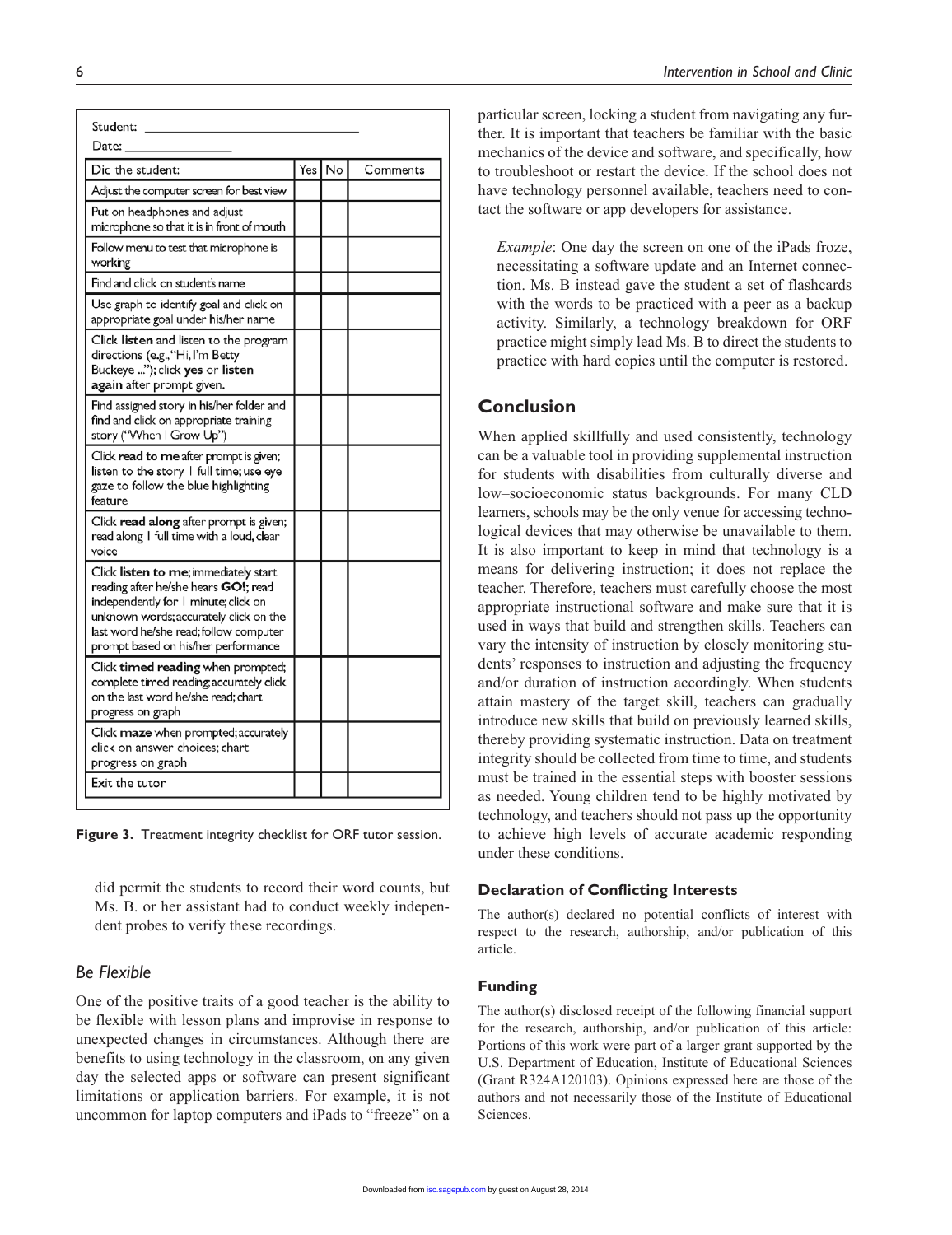#### **Note**

1. The vignette presented in this article is a fictionalized account drawn from several authentic situations and put together as an aggregated scenario.

#### **References**

- Adams, M. J. (2005). The promise of automatic speech recognition for fostering literacy growth in children and adults. In M. McKenna, L. Labbo, R. Kieffer, & D. Reinking (Eds.), *Handbook of literacy and technology* (Vol. 2, pp. 109–128). Hillsdale, NJ: Lawrence Erlbaum.
- Artiles, A. J., & Harry, B. (2006). *Addressing culturally and linguistically diverse student overrepresentation in special education: Guidelines for parents*. Retrieved from [http://www.](http://www.nccrest.org/Briefs/Parent_Brief.pdf) [nccrest.org/Briefs/Parent\\_Brief.pdf](http://www.nccrest.org/Briefs/Parent_Brief.pdf)
- Black, M. P., Tepperman, J., & Narayanan, S. S. (2011). Automatic prediction of children's reading ability for high-level literacy assessment. *IEEE Transactions on Audio, Speech, and Language Processing*, *19*(4), 1015–1028.
- Conroy, M. A., Stichter, J. P., Daunic, A., & Haydon, T. (2008). Classroom-based research in the field of emotional and behavioral disorders. *The Journal of Special Education, 41*, 209–222. doi: 10.1177/0022466907310369.
- Couse, L. J., & Chen, D. W. (2010). A tablet computer for young children? Exploring its viability for early childhood education. *Early Childhood Education*, *43*(1), 75–98.
- Coyne, M. D., Kame'enui, E. J., & Simmons, D. C. (2001). Prevention and intervention in beginning reading: Two complex systems. *Learning Disabilities Research & Practice*, *16*, 62–73.
- Fry, E. B., & Kress, J. E. (2006). *The reading teacher's book of lists* (5th ed.). San Francisco, CA: Jossey-Bass.
- Fuchs, L. S., Fuchs, D., Hamlett, C. L., Powell, S. R., Capizzi, A. M., & Seethaler, P. M. (2006). The effects of computerassisted instruction on number combination skill in at-risk first graders. *Journal of Learning Disabilities*, *39*, 467–475.
- Gibson, L., Cartledge, G., & Keyes, S. (2011). Reducing reading risk of African-American urban first graders with supplemental computer-assisted reading instruction. *Journal of Behavioral Education*, *20*, 260–282.
- Gibson, L., Cartledge, G., Keyes, S., & Yawn, C. (2014). The effects of a supplementary computerized fluency intervention on the generalization of the oral reading fluency and comprehension of first-grade students. *Education and Treatment of Children*, *37*(1), 25–51.
- Gresham, F. M. (2004). Current status and future directions of school-based behavioral interventions. *School Psychology Review, 33*, 326–343.
- Haydon, T., Borders, C., Embury, D., & Clarke, L. (2009). Using effective instructional delivery as a classwide management tool. *Beyond Behavior*, *18*, 12–17.
- Hawkins, R. O., Morrison, J. Q., Musti-Rao, S., & Hawkins, J. (2008). Treatment integrity for academic interventions in real world settings. *School Psychology Forum: Research in Practice*, *2*(3), 1–15.
- Hilton-Prillhart, A. N., Hopkins, M. B., Skinner, C. H., & McCane-Bowling (2011). Enhancing sight-word reading in second-grade students using a computer-based sight-word

reading system. *Journal of Evidence-Based Practices for Schools*, *12*, 205–218.

- Hitchcock, C. H., & Noonan, M. J. (2000). Computer-assisted instruction of early academic skills. *Topics in Early Childhood Special Education*, *20*, 145–158.
- Huang, J., Clarke, K., Milczarski, E., & Raby, C. (2011). The assessment of English language learners with learning disabilities: Issues, concerns, and implications. *Education*, *131*, 732–738.
- Joshi, A., Pan, A., Murakami, M., & Narayanan, S. (2010). Role of computers in educating young children: U.S. and Japanese teachers perspectives. *Computers in the Schools*, *27*, 5–19.
- Kim, A., Vaughn, S., Klinger, J. K., Woodruff, A. L., Reutebuch, C. K., & Kouzekanani, K. (2006). Improving the reading comprehension of middle school students with disabilities through computer-assisted collaborative strategic reading. *Remedial and Special Education*, *27*(4), 235–249.
- Klinger, J. K., Artiles, A. J., & Barletta, L. M. (2006). English language learners who struggle with reading: Language acquisition or learning disabilities? *Journal of Learning Disabilities*, *39*, 108–128.
- Kozleski, E. B., Sobel, D., & Taylor, S. V. (2003) Embracing and building culturally responsive practices. *Multiple Voices*, *6*, 73–87.
- Laffey, J. (2004). Appropriation, mastery and resistance to technology in early childhood preservice teacher education. *Journal of Research on Technology in Education*, *36*, 361–382.
- Laffey, J. M., Espinosa, L., Moore, J., & Lodree, A. (2003). Supporting learning and behavior of at-risk young children: Computers in urban education. *Journal of Research on Technology in Education*, *35*, 423–440.
- Macaruso, P., & Rodman, A. (2011). Efficacy of computerassisted instruction for the development of early literacy skills in young children. *Reading Psychology*, *32*, 172–196.
- Mechling, L., Gast, D., & Krupa, K. (2007). Impact of smart board technology: an investigation of sight word reading and observational learning. *Journal of Autism & Developmental Disorders*, *37*, 1869–1882.
- Mechling, L. C., Gast, D. L., & Thompson, K. L. (2008). Comparison of the effects of SMART Board® technology and flash card instruction on sight word recognition and observational learning. *Journal of Special Education Technology*, *23*, 34–46.
- Musti-Rao, S., & Cartledge, G. (2007). Early reading intervention for urban learners: Implications for practice. *Multiple Voices, 10*(1&2), 94–106.
- National Center for Education Statistics. (2011). *The nation's report card: Reading 2011* (NCES 2012-457). Retrieved from [http://nces.ed.gov/nationsreportcard/pubs/main2011/](http://nces.ed.gov/nationsreportcard/pubs/main2011/2012457.asp) [2012457.asp](http://nces.ed.gov/nationsreportcard/pubs/main2011/2012457.asp)
- National Reading Panel. (2000). *Report of the National Reading Panel—Teaching children to read: An evidence-based assessment of the scientific research literature on reading and its implications for reading instruction (report of the subgroups)*. Washington DC: National Institute of Child Health and Human Development.
- Nist, L., & Joseph, L. M. (2008). Effectiveness and efficiency of flashcard drill instructional methods on urban first-graders'